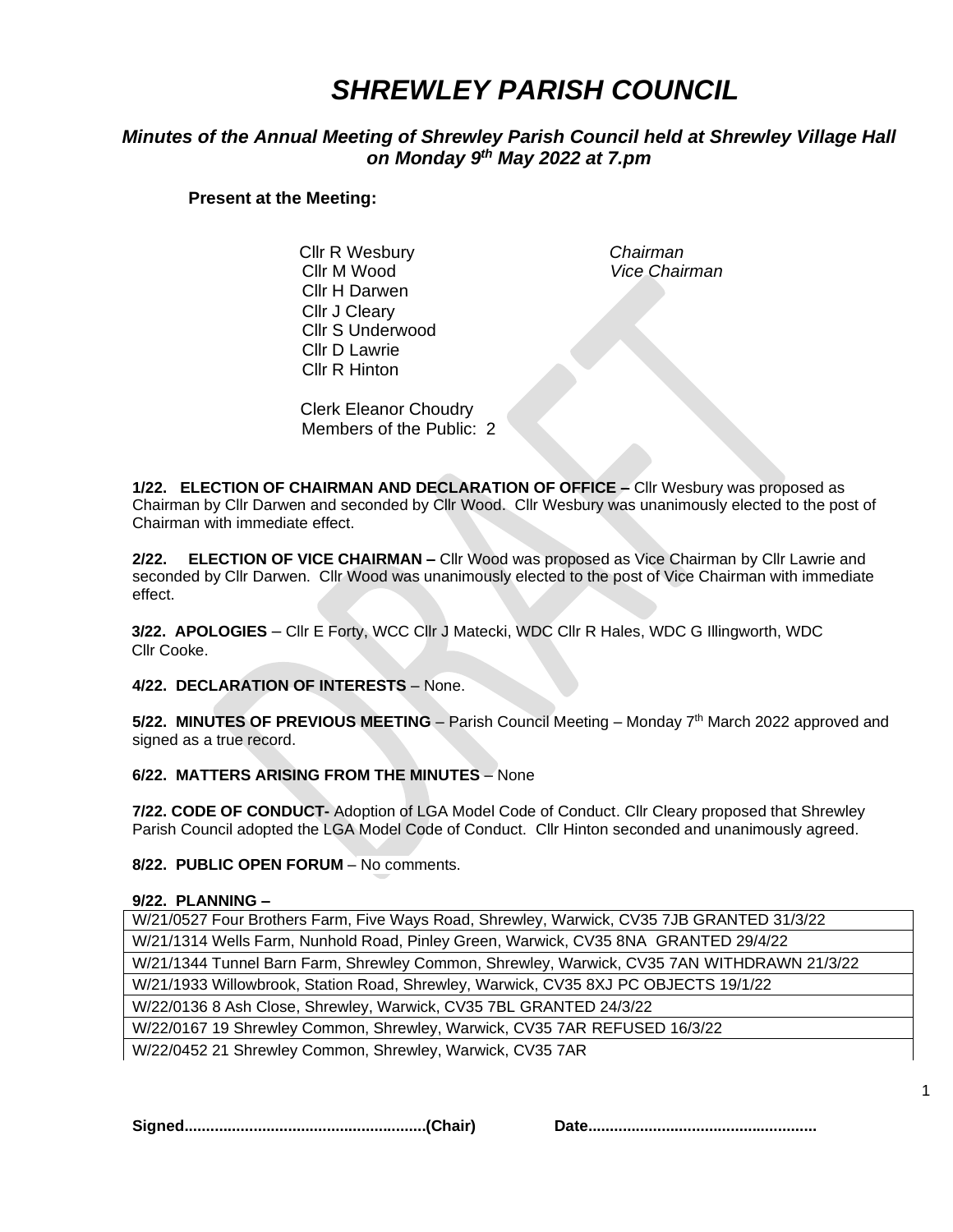W/22/0535 Mill Rise, Mill Lane, Little Shrewley, Shrewley, Warwick, CV35 7HN PC has NO OBJECTION 8/4/22 W/22/0572 The Wrens Nest, Mill Lane, Little Shrewley, Shrewley, Warwick, CV35 7HN PC has NO OBJECTION 12/4/22

W/22/0169 20 Station Road, Shrewley, Warwick, CV35 7LG PC has NO OBJECTION to this application.20/4/22 APPEALS

APP/T3725/W/22/3290090 Unit 7, The Mill, Mill Lane, Little Shrewley, Shrewley, Warwick, CV35 7HN

# **10/22. WCC REPORT** – No report received.

**11/22. WDC REPORT –** The WDC AGM meeting is on Wednesday 11<sup>th</sup> May. After this there may be some minor job changes. We are making the formal decision to cease the Stratford merger.

After the announcement that WDC are no longer continuing with the merger with Stratford District Council, Cllr Hales is working through the budget to understand the financial implications of this not proceeding. Presently it looks as though WDC have saved circa £500,000 (after any associated costs) from the work that they did together, but there should be an update from the council with more detail over the next few months. Cllr Hales has been working with Cllr Illingworth reference various planning issues and WDC continue to support local residents with various issues.

# **12/22. OTHER PARISH BUSINESS**

# **12.1. Review of Annual Assembly Tuesday 29th March**

There was a disappointing turnout with only 14 residents attending. This was possibly due to a local Covid outbreak, including three Cllrs contracting Covid. Max Down stepped in to deliver the SSSI presentation at short notice. Cllr Wesbury stepped in to present the Housing Needs Survey report. Cllrs agreed that the format will remain the same next year with topical agenda items and the public open forum.

# **12.2. Annual Assembly action items**

 **Traffic calming in Shrewley Common – Speed gates**

Cllr Cleary to chase an update.

#### **12.3. Housing Needs Survey**

The survey identified a housing need that possibly could be managed by Claverdon Community Land Trust. The Clerk is to contact the Trust to confirm if the whole of Shrewley Parish is included in the eligible area for the community led Housing Association which provides affordable housing. The opportunity will then be advertised via the Newsletter and website.

#### **12.4. 20's Plenty**

Cllr Darwen is to contact Shipston Parish Council to ask for approximate costs of implementing the 20mph speed limit. Dependent on costs this could lead to issuing a survey to gauge resident's support.

#### **12.5. Vehicle activated sign on B4429 at Barn Close Nurseries**

The post has been installed. Cllr Cleary to chase for an update.

#### **12.6. New west Warwick minibus DRT service**

The launch is on 23<sup>rd</sup> May at Market Place in Warwick. Two minibuses will cover the parish and are bookable via the app or over the phone. WCC will publicise the service. Cllr Wesbury and Cllr Hinton may go to the launch if available. The Clerk to advertise service in the newsletter, notice boards and website.

#### **12.7. 2023 PC Meeting Dates**

Dates had been circulated. Clerk to book with the Village Hall.

#### **12.8. Community Emergency Plan**

Cllr Forty and Cllr Lawrie to discuss requirements.

**Signed........................................................(Chair) Date.....................................................**

|--|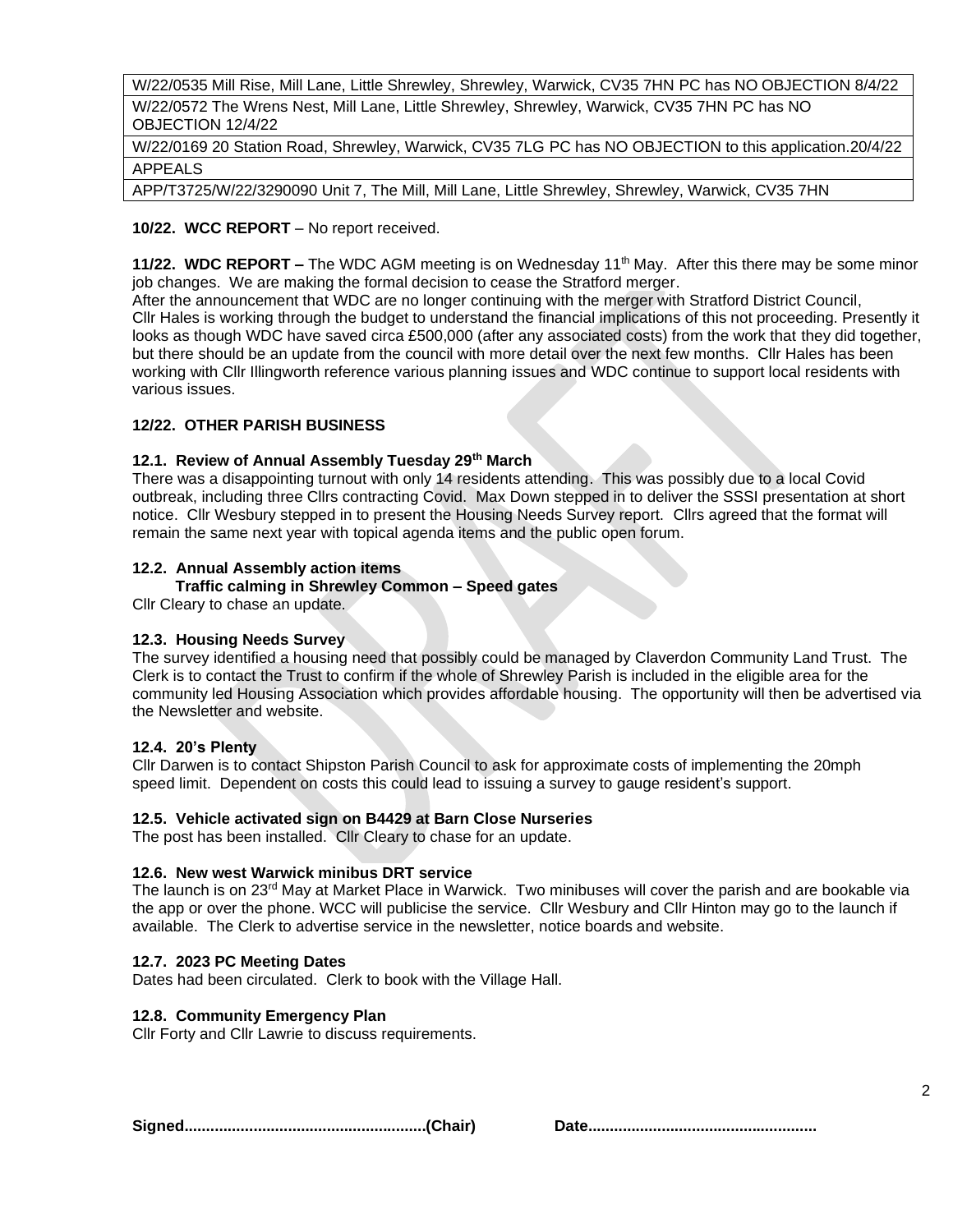#### **12.9. Tree Charter**

Cllr Matecki was not present. A further update may be available at the July meeting.

## **12.10. Climate Emergency**

It was agreed to rename this agenda item Climate Action Plan. Cllr Wood gave a presentation at the Annual Assembly and created some interest. Cllr Wood is to create an Action Plan with 3-4 interested people to give practical steps on reducing carbon footprints and hopes neighbouring parishes will join and work together. Cllr Wood is to give a presentation to Lapworth Parish Council.

# **12.11. Northleigh House grant application for defibrillator**

Sue Gallagher, Patron of Northleigh House School came to support the grant application for 50% of the cost of a defibrillator to be installed outside the school for use by the school, residents and anyone in need of it. BHHW Parish Council has agreed to fund the other 50%. 500 yards is the maximum distance the defibrillator can be to ensure it is of use the person requiring it. After discussion Cllr Underwood proposed that the PC support the funding, Cllr Cleary seconded and Cllrs unanimously agree. The Clerk to contact Viv Morgan to arrange payment. Cllr Wood will add the defibrillator to the Parish Online Map. Sue Gallagher confirmed that the school would like to link up with Shrewley Parish Council and Cllr Wood to discuss environmental issues. Sue Gallagher said that the school is having an Open Day on the  $2<sup>nd</sup>$  July to show all the work that the school is doing. Viv Morgan always welcomes everyone to come and support the school. The pupils aged between 11- 18 years of age all leave with jobs, apprenticeships or university places.

# **13/22. ONGOING ACTION ITEMS**

**13.1. Friends of Hatton Station (FOHS)** – Nothing to report.

**13.2. Shrewley website update / Statutory publication of documents on website** – No update is available.

# **14/22. HIGHWAY AND PUBLIC FOOTPATH/TOWPATH MAINTENANCE AND REPAIR** –

**14.1. New WCC Fault Reporting System –** Cllr Cleary to contact Peter Hallam to get a list of outstanding faults. Cllr Wood will update the digital mapping system with all the parish councils fixed assets.

**14.2. Footpath fault report –**The path alongside the railway is overgrown with nettles but was strimmed in January. Cllr Darwen has confirmed with Network Rail that the work is in the schedule but this has not yet been done.

**14.3. Highway fault report** – The drain cover in Hughes Hill has been marked up with yellow paint to be repaired. The broken sign at the crossroads at Stoney Lane has been removed. Cllr Wesbury to let Cllr Cleary know about other road signs in the parish that have not yet been collected.

#### **14.4. Towpath maintenance east end Shrewley Tunnel**

Andre Batchelor has not been contactable and the generic email address does not get any response. Cllr Darwen confirmed he will keep chasing.

**15/22. CORRESPONDENCE** – Lapworth Parish Council invited Cllrs to attend a meeting with Phillip Seccombe (PCC for Warwickshire) to discuss speeding and other road safety issues in the area. The Clerk has confirmed that Cllrs Forty, Lawrie, Cleary and Hinton wish to attend the meeting. Applications are open for the bin green permit. Waste bins will be delivered in June and July.

**16/22. VILLAGE HALL UPDATE** - The Social Club has resumed its programme of live shows and movies. Our Jazz concert on Friday 18<sup>th</sup> March raised over £600 which we donated to Ukrainian refugees. Our Quiz night on 6<sup>th</sup> May was very successful despite having been postponed for three years because of the Pandemic. We will be celebrating the Queen's Platinum Jubilee with a Barn Dance and Pig Roast on  $3<sup>rd</sup>$  June, and we hope that parishioners will use the hall's grounds to stage an informal picnic during the weekend.

|--|--|

|--|